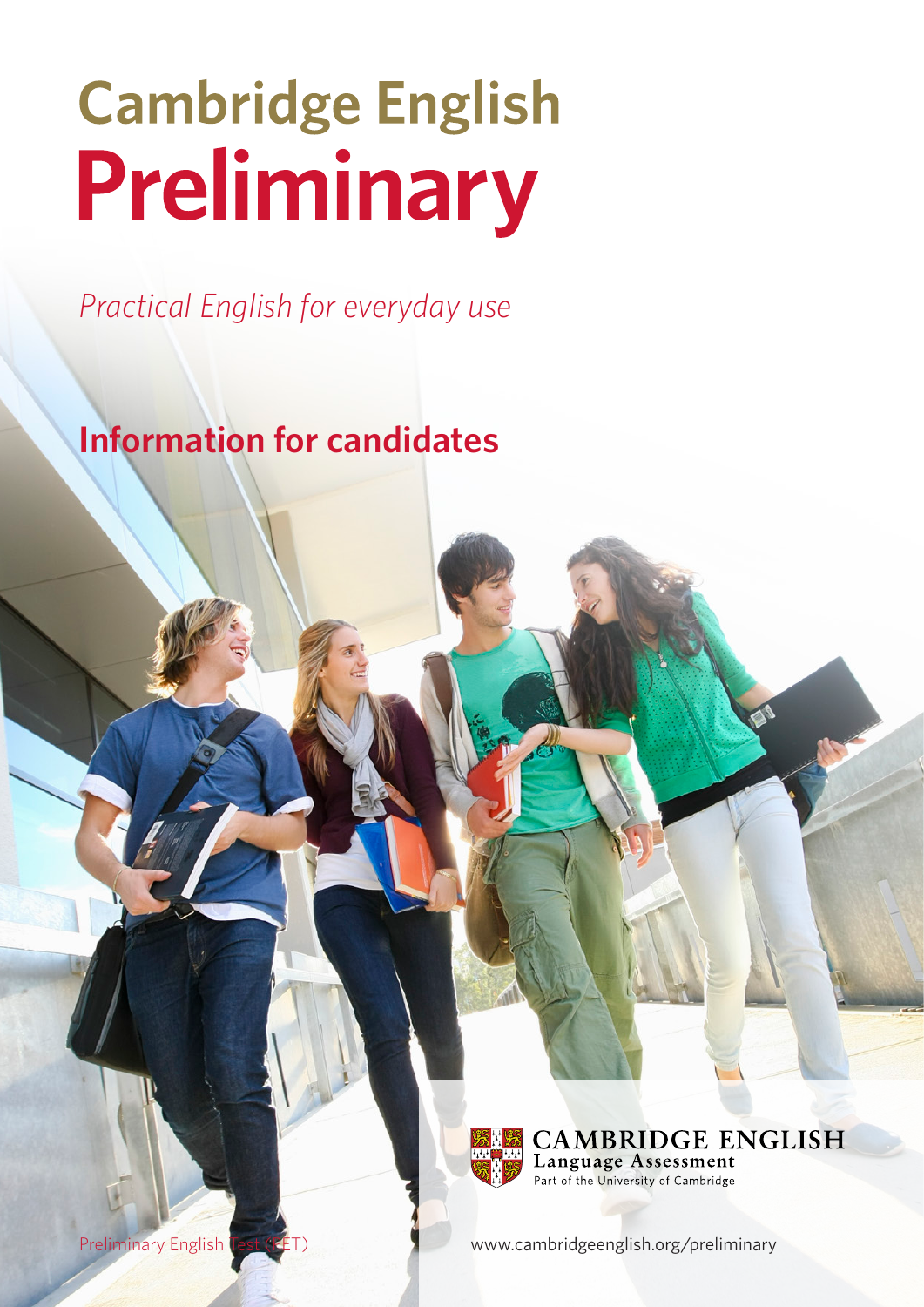<span id="page-1-0"></span>





[Exam day](#page-9-0)



[the exam](#page-11-0)

# How to use this guide

You can print this document if you wish, but it is better to read it on screen. Click the links in the document to access other useful online resources such as videos and practice tests, and to find the information you need.

# What is Cambridge English: Preliminary?

*Cambridge English: Preliminary* is at Level B1 of the Common European Framework of Reference for Languages (CEFR). The test includes exactly the same tasks and question types as *Cambridge English: Preliminary for Schools*. For both tests, candidates need to use English in everyday situations. The only difference is that *Cambridge English: Preliminary* uses topics and content that is more likely to be of interest to candidates who have left school and may be working. You can take *Cambridge English: Preliminary* as a paper-based or computer-based test.

# About the exam

Here's a summary of what's in the exam:

| Paper details                                                            | What's in the paper?                                                                                                                                                                                                                                                                                                                                                                                                                                                                                                               | What do I need to be able<br>to do?                                                                                                                                                                                                                                                                                        |
|--------------------------------------------------------------------------|------------------------------------------------------------------------------------------------------------------------------------------------------------------------------------------------------------------------------------------------------------------------------------------------------------------------------------------------------------------------------------------------------------------------------------------------------------------------------------------------------------------------------------|----------------------------------------------------------------------------------------------------------------------------------------------------------------------------------------------------------------------------------------------------------------------------------------------------------------------------|
| Reading and<br><b>Writing</b><br>1 hour 30 minutes<br>continued overleaf | There are five <b>Reading</b> parts.<br>The tasks involve:<br>answering multiple-choice<br>۰<br>questions on five short texts<br>matching descriptions of people<br>to short texts<br>answering true/false questions<br>٠<br>about a longer text<br>reading a long text and<br>۰<br>answering multiple-choice<br>questions that test<br>understanding of different things<br>such as writer opinion<br>doing a multiple-choice cloze<br>task (a text with gaps and you<br>need to choose the right option<br>to fill in each gap). | The skills you need include:<br>reading for the main idea<br>۰<br>finding specific information<br>٠<br>and reading for detail<br>understanding attitude,<br>٠<br>opinion and writer purpose<br>reading for gist, inference and<br>٠<br>global meaning<br>understanding the vocabulary<br>٠<br>and grammar in a short text. |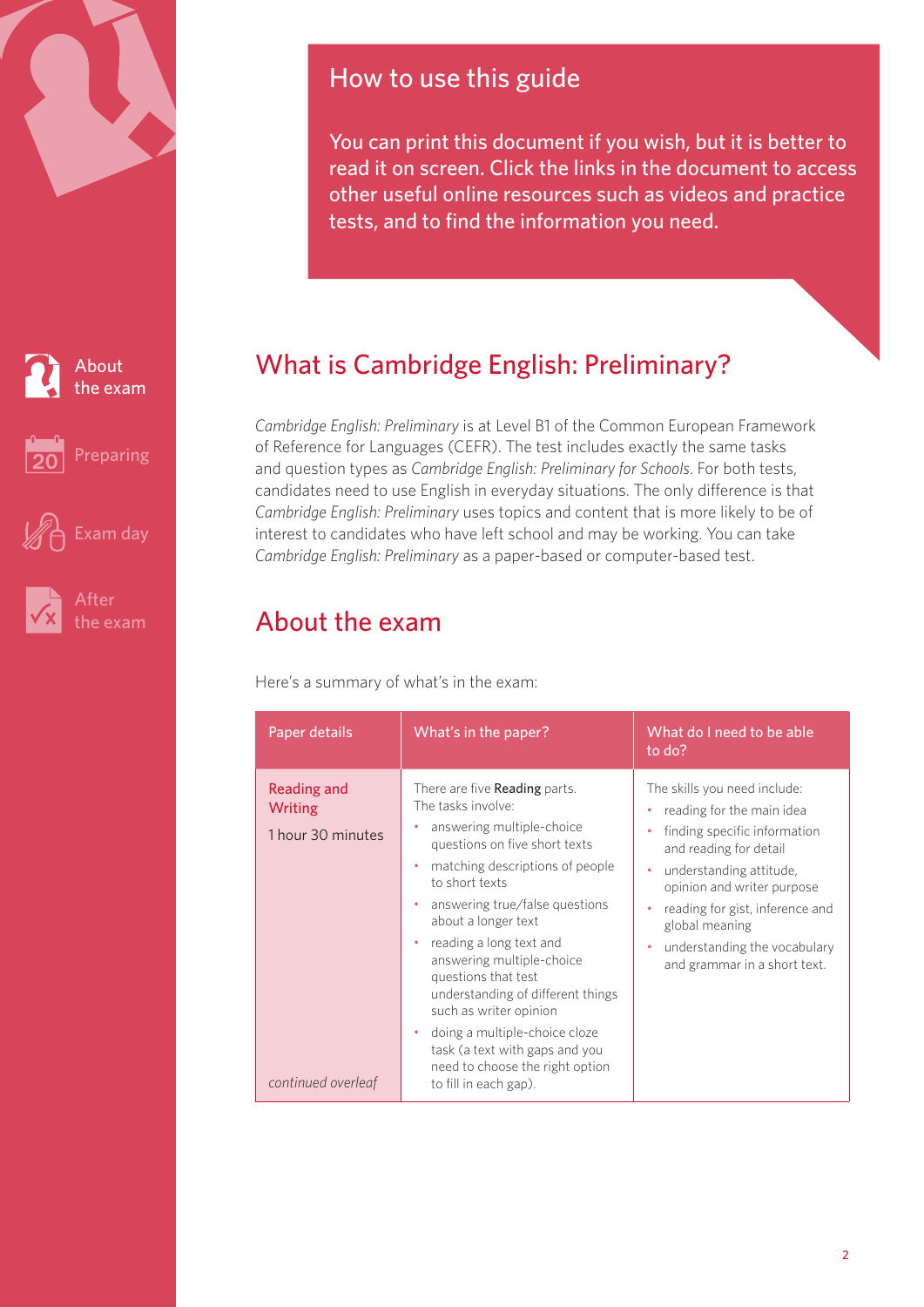

About [the exam](#page-1-0)

[Preparing](#page-3-0)



[Exam day](#page-9-0)

| Paper details                             | What's in the paper?                                                                                                                                                                                                                                                                                                                                                                                                                                         | What do I need to be able<br>to do?                                                                                                                                                                                                                                                                        |
|-------------------------------------------|--------------------------------------------------------------------------------------------------------------------------------------------------------------------------------------------------------------------------------------------------------------------------------------------------------------------------------------------------------------------------------------------------------------------------------------------------------------|------------------------------------------------------------------------------------------------------------------------------------------------------------------------------------------------------------------------------------------------------------------------------------------------------------|
| Continued from<br>previous page           | There are three <b>Writing</b> parts.<br>The tasks involve:<br>sentence transformations<br>(completing a sentence so that<br>it has the same meaning as<br>another sentence)<br>writing a short message to<br>$\bullet$<br>communicate some information<br>doing a longer piece of writing<br>- either a story or an informal<br>letter.                                                                                                                     | The skills you need include:<br>control and understanding<br>of B1 grammatical structures<br>the ability to write a short<br>ò.<br>message which includes<br>certain information<br>the ability to write a longer<br>piece of text (a story or an<br>informal letter).                                     |
| Listening<br>About 30 minutes             | The Listening paper has four parts<br>and the tasks include:<br>answering multiple-choice<br>questions on short listening texts<br>and on a longer monologue (one<br>person speaking) or interview<br>completing a gap-fill while<br>listening to a monologue<br>answering true/false questions<br>on a dialogue (two people<br>speaking).                                                                                                                   | You need to be able to:<br>o.<br>listen for key information in<br>short and long conversations<br>and monologues<br>listen for detailed meaning<br>and to identify the attitude<br>and opinions of the speakers.                                                                                           |
| <b>Speaking</b><br>About 10-12<br>minutes | The Speaking test has four parts:<br>In the first part the examiner<br>asks the candidate 'getting to<br>know you' type questions.<br>In the second part candidates<br>talk to each other about a<br>situation.<br>In the third part the candidate<br>$\bullet$<br>has to speak for an extended<br>amount of time about a picture.<br>In the fourth part, the candidates<br>interact with each other again,<br>discussing themes from Part 3<br>of the test. | You need to be able to:<br>discuss your current situation,<br>your past experiences and<br>your future plans<br>· discuss a situation with<br>a partner<br>• talk about a picture for an<br>extended period of time<br>ò.<br>talk about your likes, dislikes,<br>the things you prefer and<br>your habits. |

You don't need to pass all three papers to pass the whole exam. For example, if you do very well in Reading and Writing and Listening, but you don't do so well in Speaking, it is still possible to pass the exam.

The weighting of each of the four skills is equal.

- $\rightarrow$  [Download a complete sample paper.](http://www.cambridgeenglish.org/exams/preliminary/preparation/)
- $\rightarrow$  [Try a computer-based practice test.](http://www.cambridgeenglish.org/exams-and-qualifications/preliminary/how-to-prepare/) (Please note you will need to use the Firefox or Chrome browser to view these sample tests.)
- [Watch a video of a Speaking test.](https://youtu.be/OE7saDZrYOw)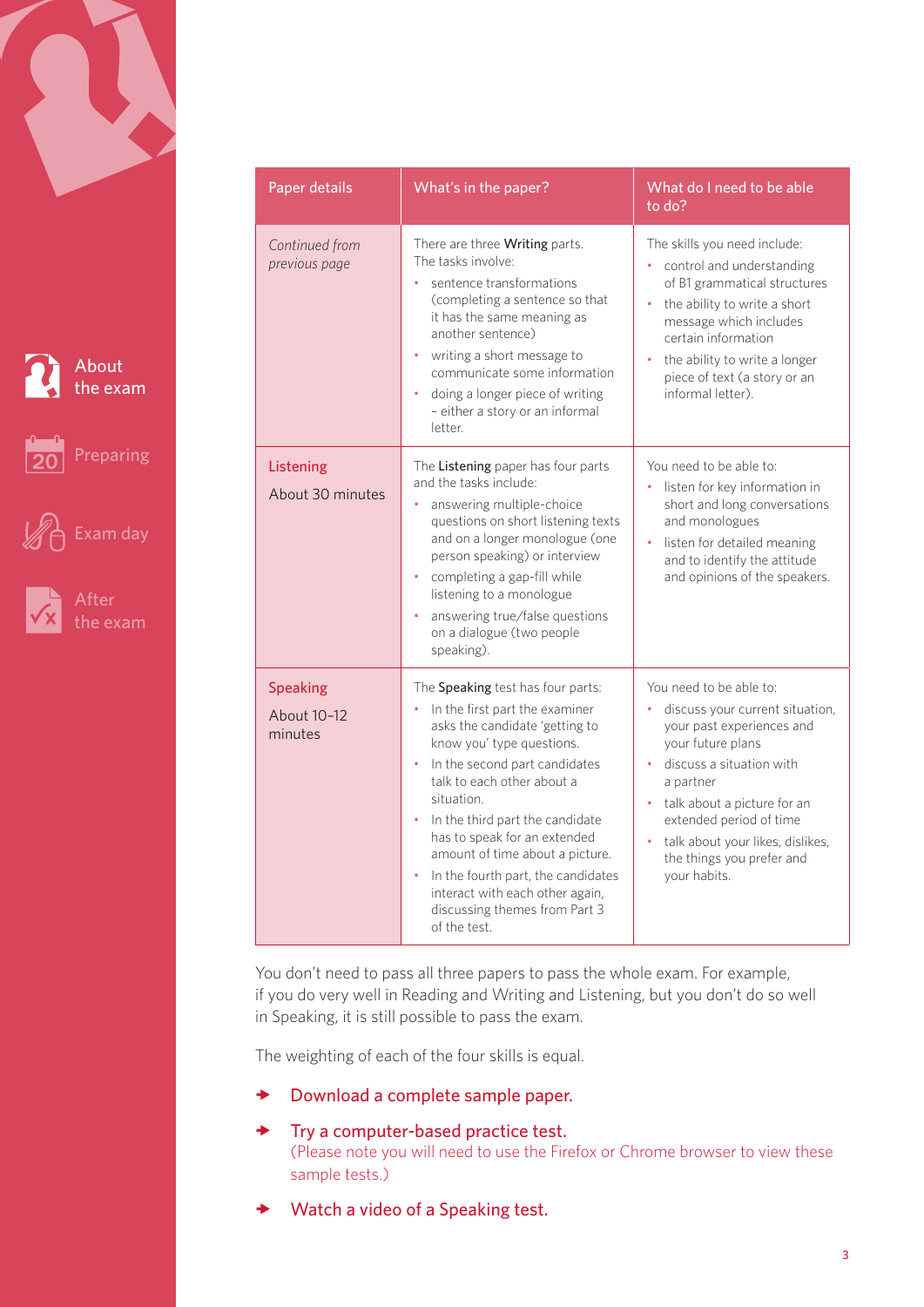<span id="page-3-0"></span>







After [the exam](#page-11-0)

[Exam day](#page-9-0)

# Before the exam – preparation

Although knowledge of grammar and vocabulary is important, you will be assessed on a range of skills and on your ability to communicate. So, for example, in the Speaking test you are assessed on your ability to interact with your partner and to continue a conversation for a period of time, as well as your use of language.

To help you feel really prepared for *Cambridge English: Preliminary*, **[our website](http://www.cambridgeenglish.org/exams-and-qualifications/preliminary/how-to-prepare/)** has a lot of free exam material available, including:

- tips and FAQs for each exam paper
- sample papers and a computer-based practice test
- links to further books for study.

You can also buy **[official preparation materials](http://www.cambridge.org/gb/cambridgeenglish/catalog/cambridge-english-exams-ielts/)**, including coursebooks and practice tests, to help you prepare for the exam.

## How much do you know about studying for *Cambridge English: Preliminary*?

#### Can you answer these questions?

- *1. What do I have to do in each part of the test?*
- *2. How important are practice tests?*
- *3. What kinds of things should I read apart from coursebooks?*
- *4. How can I improve my writing skills?*
- *5. How will the examiner assess my writing?*
- *6. How can I use more vocabulary and grammar structures?*
- *7. How can I improve my listening skills?*
- *8. What is the best way to develop my speaking skills?*

#### [Find the answers on the next page](#page-4-0)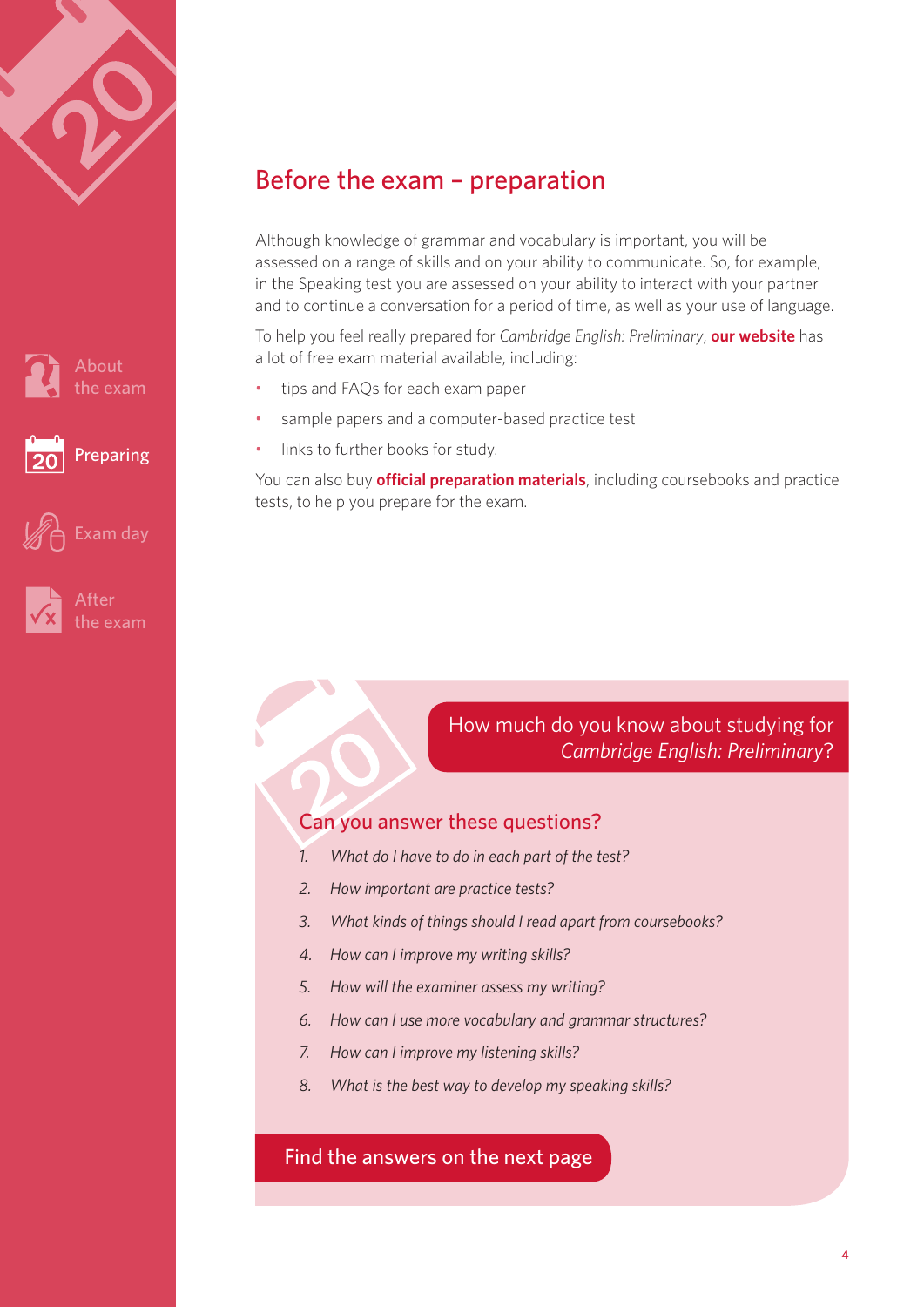<span id="page-4-0"></span>





# **ANSWERS**

# Studying for Cambridge English: Preliminary

#### *1. What do I have to do in each part of the test?*

You can download a sample paper and find more information about each part of the test on the **[Cambridge English Language Assessment website](http://www.cambridgeenglish.org/exams/preliminary/exam-format/)**. If you are taking a computer-based exam, you can **[try a computer-based practice test](http://www.cambridgeenglish.org/exams-and-qualifications/preliminary/how-to-prepare/)**.

## *2. How important are practice tests?*

It is very useful to do some practice tests as it will help you to become familiar with the different types of tasks. It is also important to practise doing a test within the time limits. When you have finished, look at the answers and think carefully about the ones you got wrong and the reasons why. You can practise doing a Writing test then compare your answer to other sample answers. You could also do a practice Speaking test with a friend.

Remember, doing practice tests should only be part of your exam preparation. Think about your English ability and the things that you are good at and not so good at. Try to improve your English, not just for the exam but for life after the exam!

## *3. What kinds of things should I read apart from coursebooks?*

The Reading paper contains a range of texts so try to look at different texts that you can find around you or on the internet, not just in your coursebook. Some things that would be useful to look at include:

- signs and notices
- notes and text messages from friends or the things that people write on social media websites
- information leaflets (you may be able to find leaflets in English in the library or in a tourist information office)
- **[graded readers](http://www.cambridge.org/gb/cambridgeenglish/catalog/readers/)** (books that are written for people learning English)
- articles and interviews (written for people studying English).

The Reading paper tests reading in different ways, so prepare yourself for this. For example:

- try to read a text quickly to get the main idea (this is called 'skimming')
- read a text to find out certain information, for example, reading a TV guide to find out if there is a certain type of programme on today (this is called 'scanning')
- try to read some texts carefully so you understand everything.

You will need to read in all of these different ways in the Reading test so if you can practise like this it will really help you. Another useful thing you can do when you are reading is try to guess the meaning of words you don't know.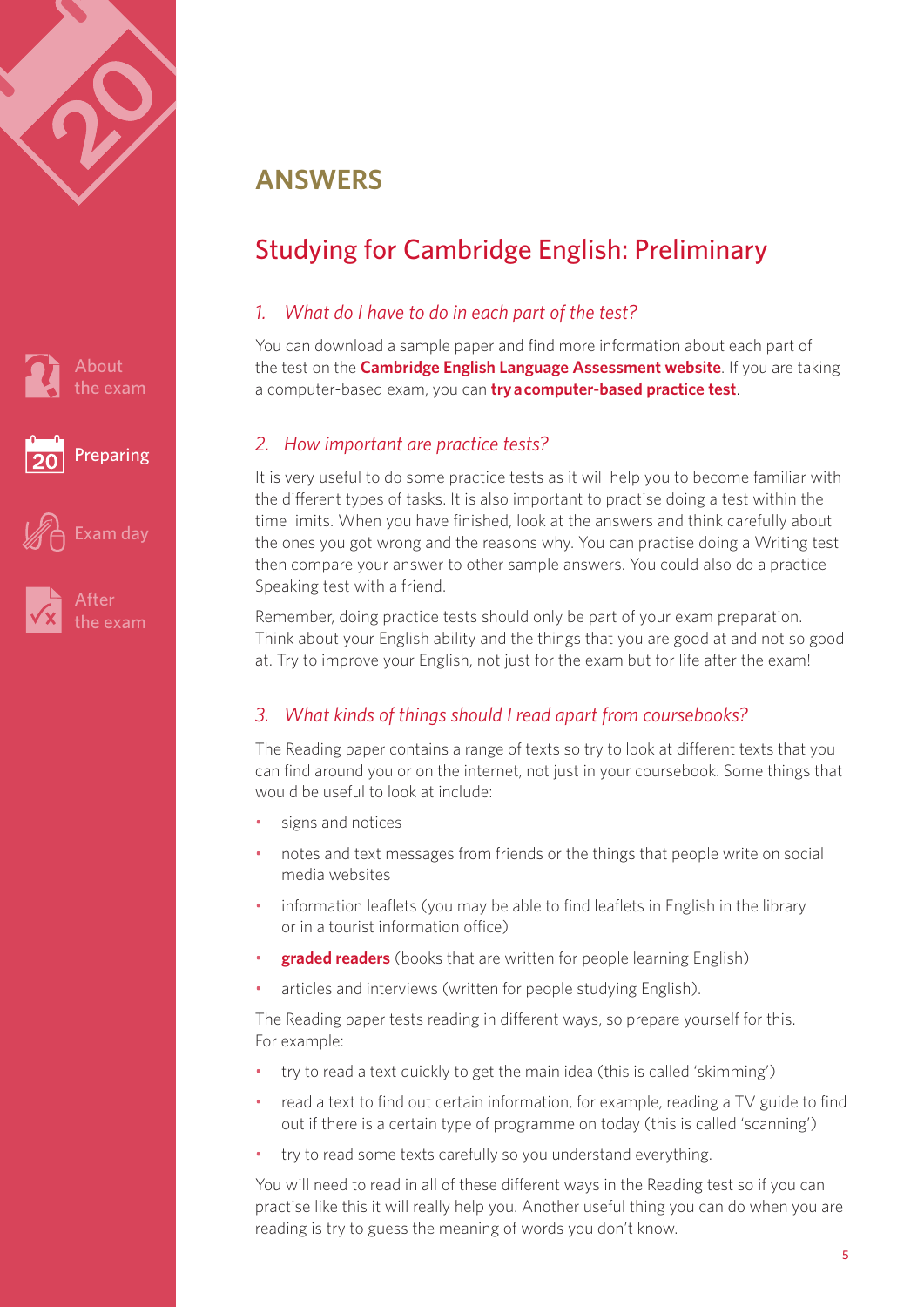





#### *4. How can I improve my writing skills?*

Some useful tips for preparing for the Writing paper are:

- Write short messages or emails to friends and encourage them to write back to you.
- Try to learn how to do things in your writing like describing, inviting, reminding, suggesting and thanking.
- Practise writing a message (Writing Part 2) that is 35–45 words long so that you have a good idea of what that amount of text looks like.
- When practising answering exam questions, try not to use the language that is in the question; write this in your own words instead.
- Look at model answers in coursebooks to see what is expected at B1 level. This will help you to see what a 'good' answer looks like.
- Practise writing with the same time limit as in the exam, so that you get used to it.

#### *5. How will the examiner assess my writing?*

When an examiner marks your letter or story in Writing Part 3, they think about four things. These are: *Content*, *Communicative Achievement*, *Organisation* and *Language*.

- Content means how well you completed the task, in other words, if you have done what you were asked to do.
- Communicative Achievement means how appropriate the writing is for the task (for example, is the style right for a letter to a friend?), and whether you have used the right register, for example, formal or informal.
- **Organisation** focuses on the way you put together the piece of writing, in other words, if it's logical and ordered.
- **Language** focuses on vocabulary and grammar. This includes using a range of vocabulary and grammar as well as using it accurately.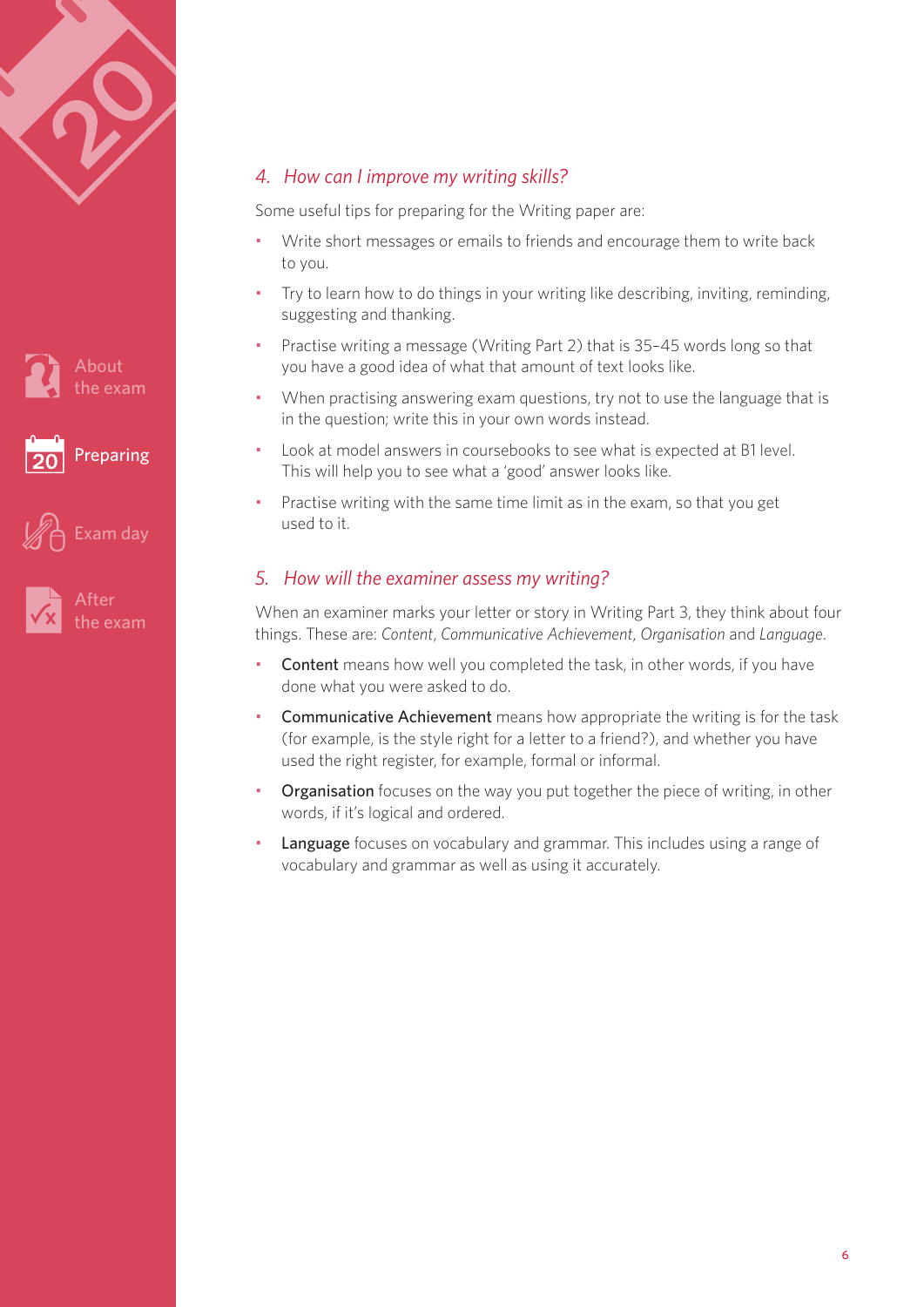





After [the exam](#page-11-0)

[Exam day](#page-9-0)

#### *6. How can I use more vocabulary and grammar structures?*

Try to do the following:

- Keep a vocabulary book in which you note down new words that you see in past papers and your coursebook. Try to write words that go together in phrases so that you become more aware of collocation, e.g. 'have a rest'.
- Practise your spelling. If you spell words incorrectly, try to practise writing the words again and again until you can remember the correct spelling.
- Learn the different forms of common irregular verbs (like 'I run', 'I ran', 'I have run').
- Try to use a monolingual dictionary while you are preparing for the exam as this will help you increase your vocabulary and learn how words are used.
- You can also play the **[Cambridge English online games Funland and Academy](http://www.cambridgeenglish.org/prepare-and-practise/games-social/)  [Island](http://www.cambridgeenglish.org/prepare-and-practise/games-social/)** as this will test what you know and introduce you to new words and phrases.
- Make sure you know vocabulary about many different topics. Try to use English in different ways and with different people, and learn the words you need. Ask your teacher about the topics that could appear in the exam.
- Reading lots of texts will also help you to understand how grammar and vocabulary are used within written text.

#### *7. How can I improve my listening skills?*

Try listening to real people speaking. You can find many different things to listen to online and you may find it easier to watch videos so that you can see the person speaking at the same time as listening to them. You could listen to:

- videos on the **[Cambridge English TV](www.youtube.com/cambridgeenglishtv)** YouTube channel
- news, dramas and documentaries on English TV channels
- sample chapters from **[Cambridge University Press graded readers](http://www.cambridge.org/gb/elt/catalogue/subject/project/item404822/?site_locale=en_GB¤tSubjectID=382366)**
- episodes of our audio series **[Virtually Anywhere](http://www.cambridgeenglish.org/learning-english/find-free-resources/virtually-anywhere/)** each of the seven episodes comes with activities so you can practise the language used.

#### *8. What is the best way to develop my speaking skills?*

The best thing to do is to take every opportunity to speak English. Try to use English to talk about different topics and with different people. Make sure you are familiar with the things you will need to do in the Speaking test. For example, it is a good idea to practise talking about a picture for a minute so you can get an idea of how long that is and the kinds of things you can say to keep talking.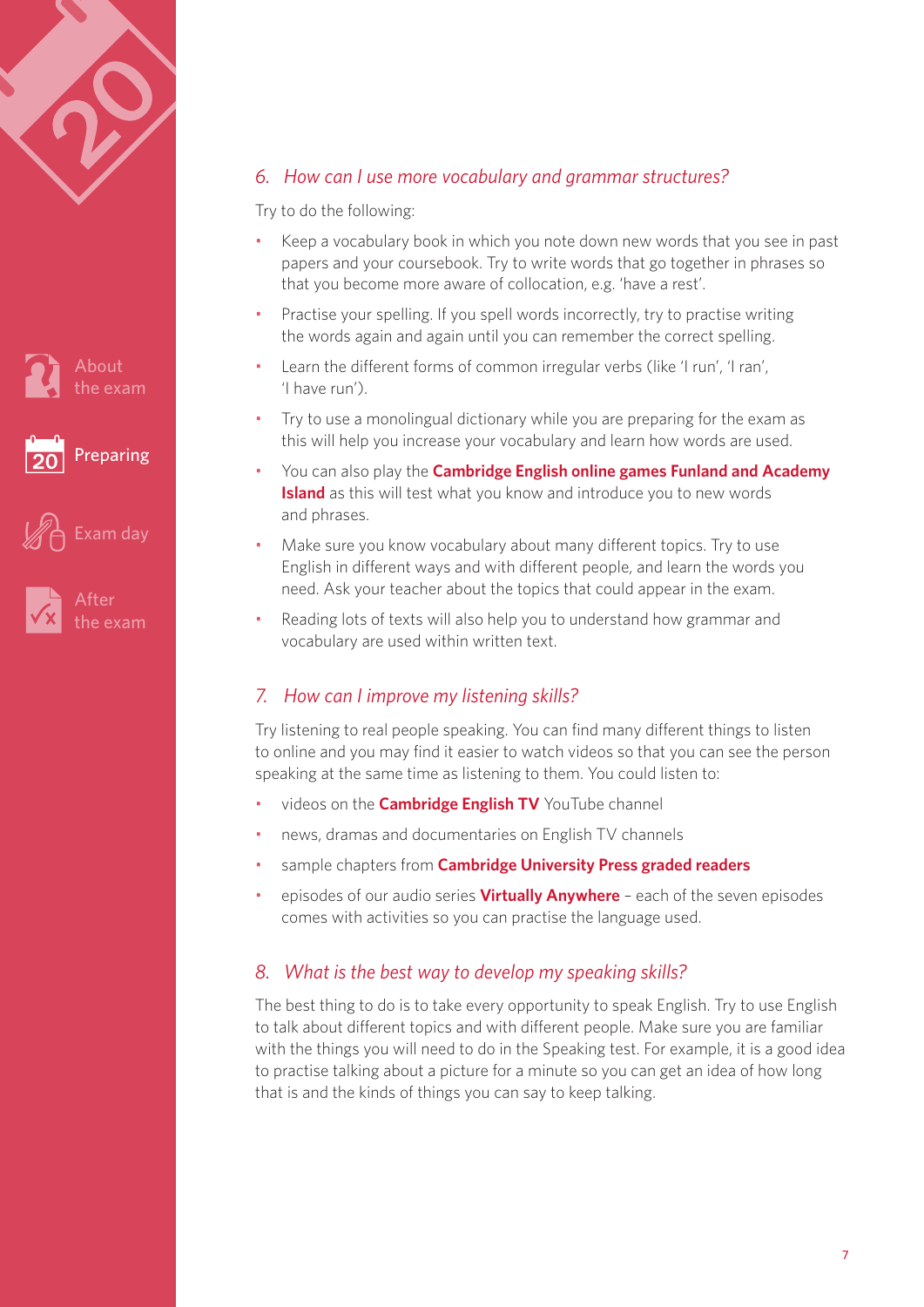

How much do you know about practical things to do before the exam?

## Can you answer these questions?

- *1. How can I find practice tests?*
- *2. When will my exam be?*
- *3. What is the Notice to Candidates?*
- *4. What do I need to take with me on exam day?*
- *5. How do I register for results online?*

## [Find the answers on the next page](#page-4-0)



About



After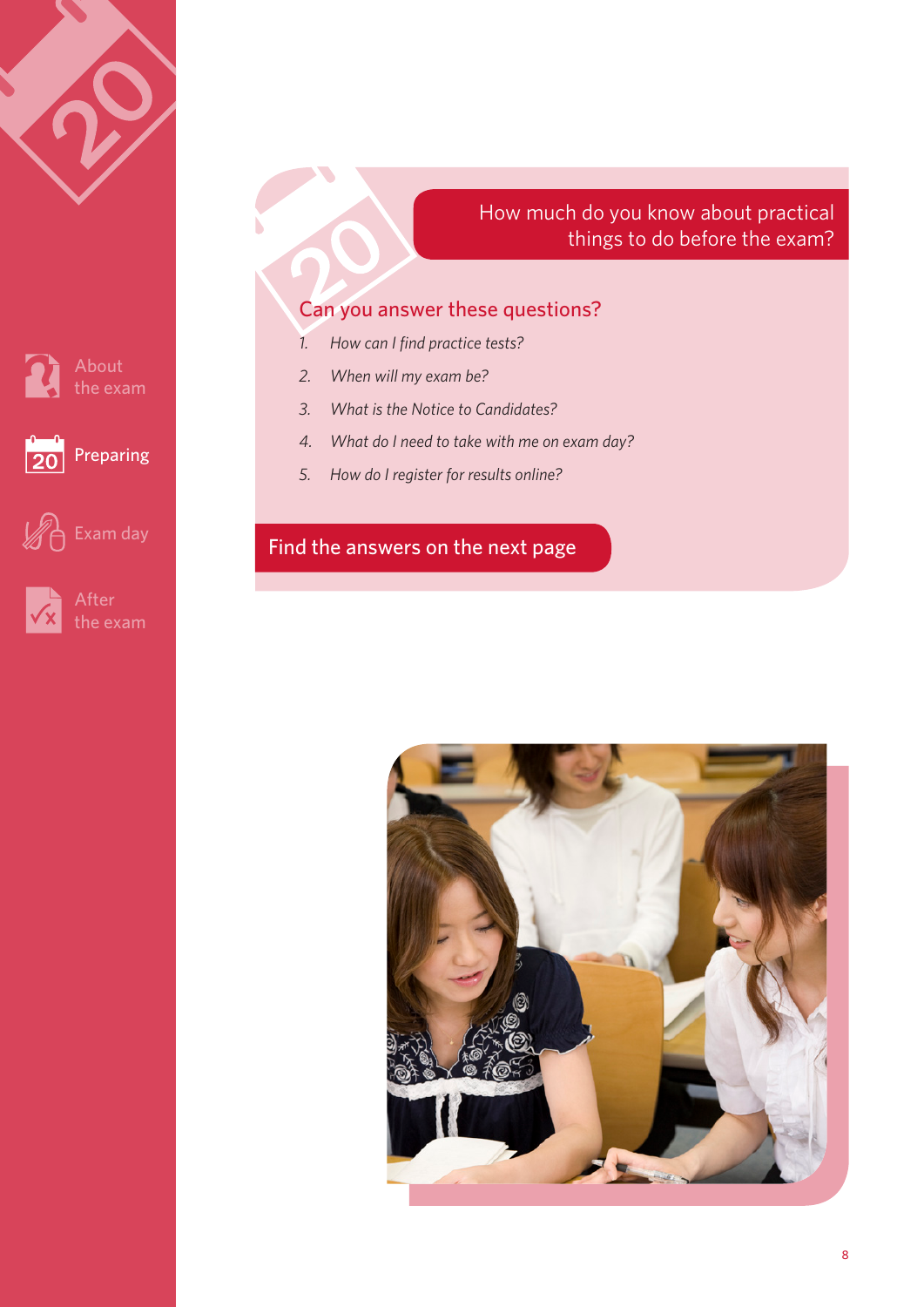<span id="page-8-0"></span>







[Exam day](#page-9-0)

# **ANSWERS**

# Practical things to do before the exam

## *1. How can I find practice tests?*

Cambridge English books of practice tests are **[available to buy online](www.cambridge.org/elt/preliminary)** or from bookshops. There is also a **[free sample online test](http://www.cambridgeenglish.org/exams-and-qualifications/preliminary/how-to-prepare/)**.

## *2. When will my exam be?*

Ask your teacher. If your school or college does not register students for the exam, you can **[find an exam centre near you](http://www.cambridgeenglish.org/find-a-centre/)** using our website.

## *3. What is the Notice to Candidates?*

It's a list of things you can and can't do in the exam room. Your exam centre will give you a copy, but you can also **[see a copy online](http://www.cambridgeenglish.org/images/summary-regulations.pdf#page=2)**.

#### *4. What do I need to take with me on exam day?*

Just your passport for identification. A bottle of water is a good idea. You can take pens and pencils, but your centre will also provide these.

## *5. How do I register for results online?*

When you register for the exam, you will receive a Confirmation of Entry. This will show the web address for our Results Online site, as well as your ID number and secret number, which you will need to use to register to receive your results online. It's a good idea to register a few weeks before your exam – we may send you useful information by email.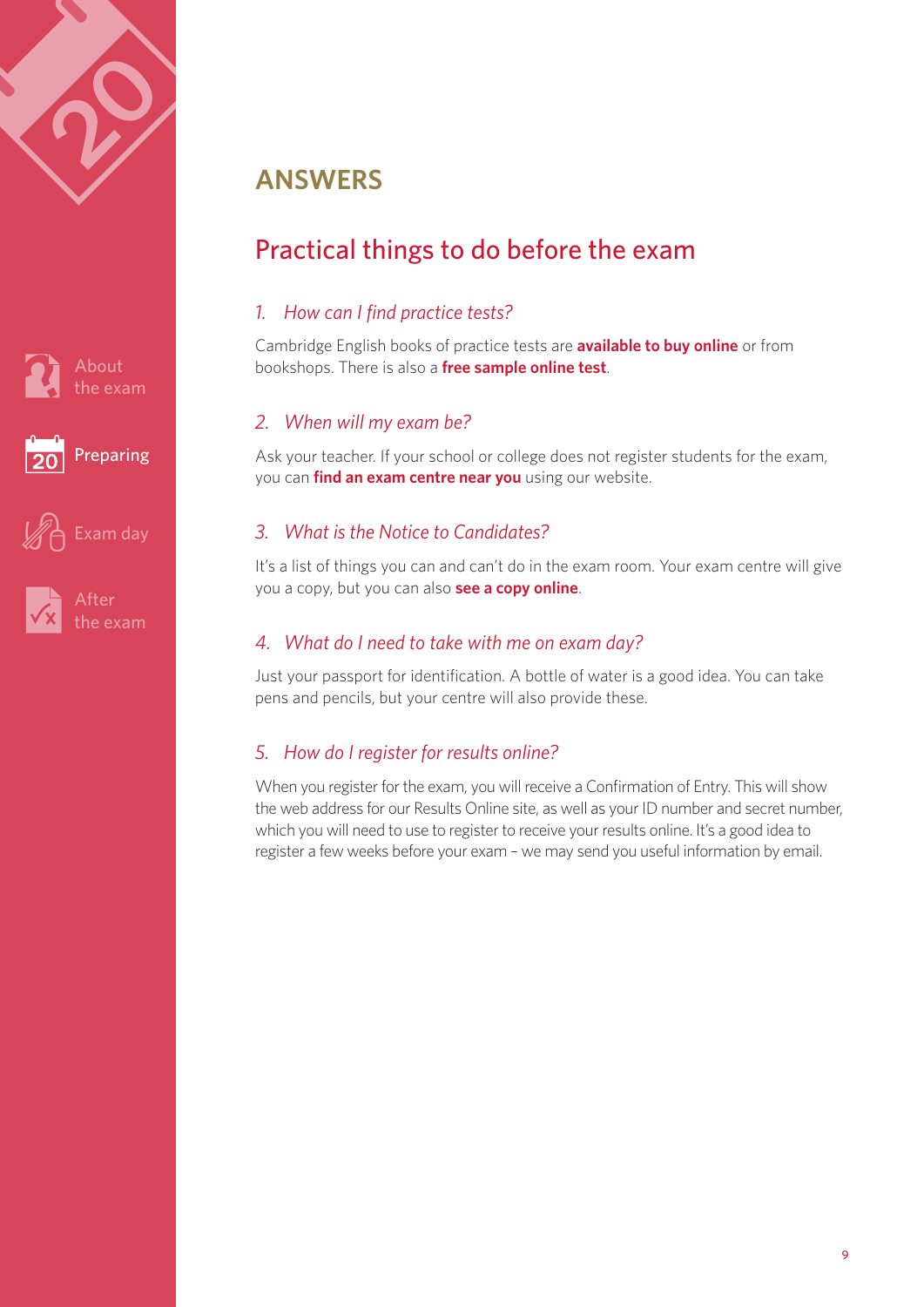<span id="page-9-0"></span>







# Exam day

Exam day shouldn't make you nervous if you are well prepared, so it's important to know what to expect on the day.

- You may be given a sheet of candidate data to fill in. Don't worry this is just to allow us to keep accurate records on ages and nationalities taking each exam.
- When you do the actual exam, it is very important that you know how to fill in the answer sheets. Doing practice tests and completing the online sample test as part of your preparation will help you to do this more easily on the exam day.
- For the Speaking test, you will go in with a partner and there will be two examiners: the interlocutor, who will ask you questions and give you a global mark, and the assessor, who will just listen and give you marks by using the assessment criteria.
- If you have registered for the exam yourself (rather than through a school), you can contact your local centre with any practical queries. You can find your local centre **[here](www.cambridgeenglish.org/find-a-centre)**.
- Before you take your exam, be sure to visit the **[What to expect on exam day](http://www.cambridgeenglish.org/prepare-and-practise/what-to-expect-on-exam-day/)** web page and read the **[Summary Regulations for Candidates](http://www.cambridgeenglish.org/images/summary-regulations.pdf)**.

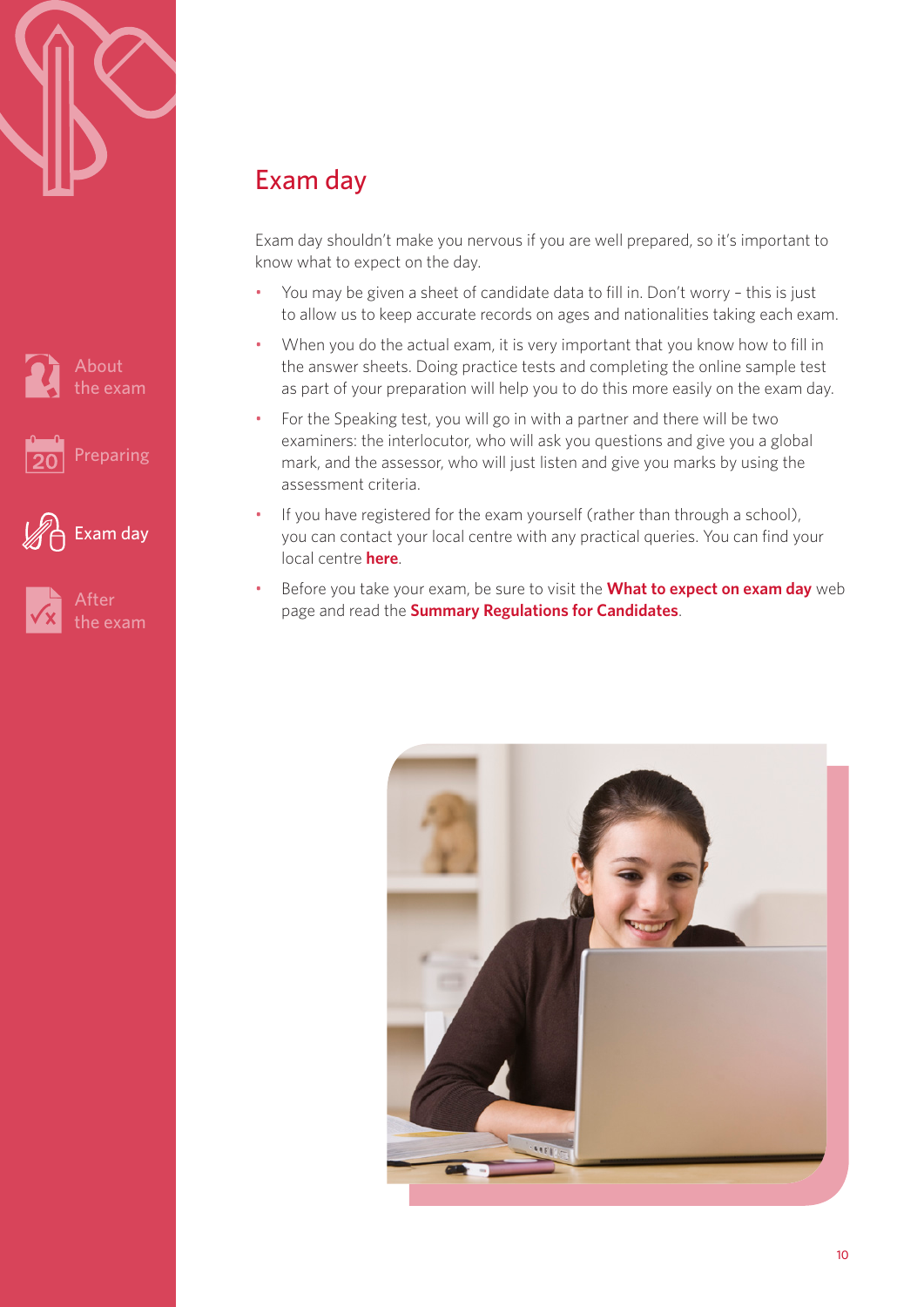



[Preparing](#page-3-0)



After [the exam](#page-11-0)

[Exam day](#page-9-0)

#### $\checkmark$  Make sure you have a good night's sleep before exam day as you will need to concentrate hard.

- $\checkmark$  With **Reading**, make sure you look carefully at the instructions, title and subtitle of each text as these will tell you where the text comes from and will give you an idea of what it is about. As Reading and Writing are together on one paper, it is important that you don't spend too long on the Reading section – you should spend about 50 minutes on this part.
- $\checkmark$  Leave yourself enough time to do the **Writing** part of the paper. There are a total of 25 marks for Writing, but Part 3 carries 15 marks so it is important that you spend more time answering the Part 3 question than Part 1 and Part 2. Think about who your reader is and write clearly. Give yourself time to plan, write, check and edit your work. If you do make any changes, make sure your corrections are clear.
- $\checkmark$  In the Listening paper you will hear each recording twice. Use any pauses to read the instructions and questions. Try to answer questions the first time you hear the recording and then use the second time to check your work and fill in any missing answers. At the end of the test copy your answers carefully onto the answer sheet and use any spare time to check your work.
- 3 With **Speaking**, make sure that you listen to what the examiner says as well as what your partner is saying. Try to respond to the comments your partner makes to show that you are good at communicating.











EXAM DAY TIPS **AM DAY TIPS**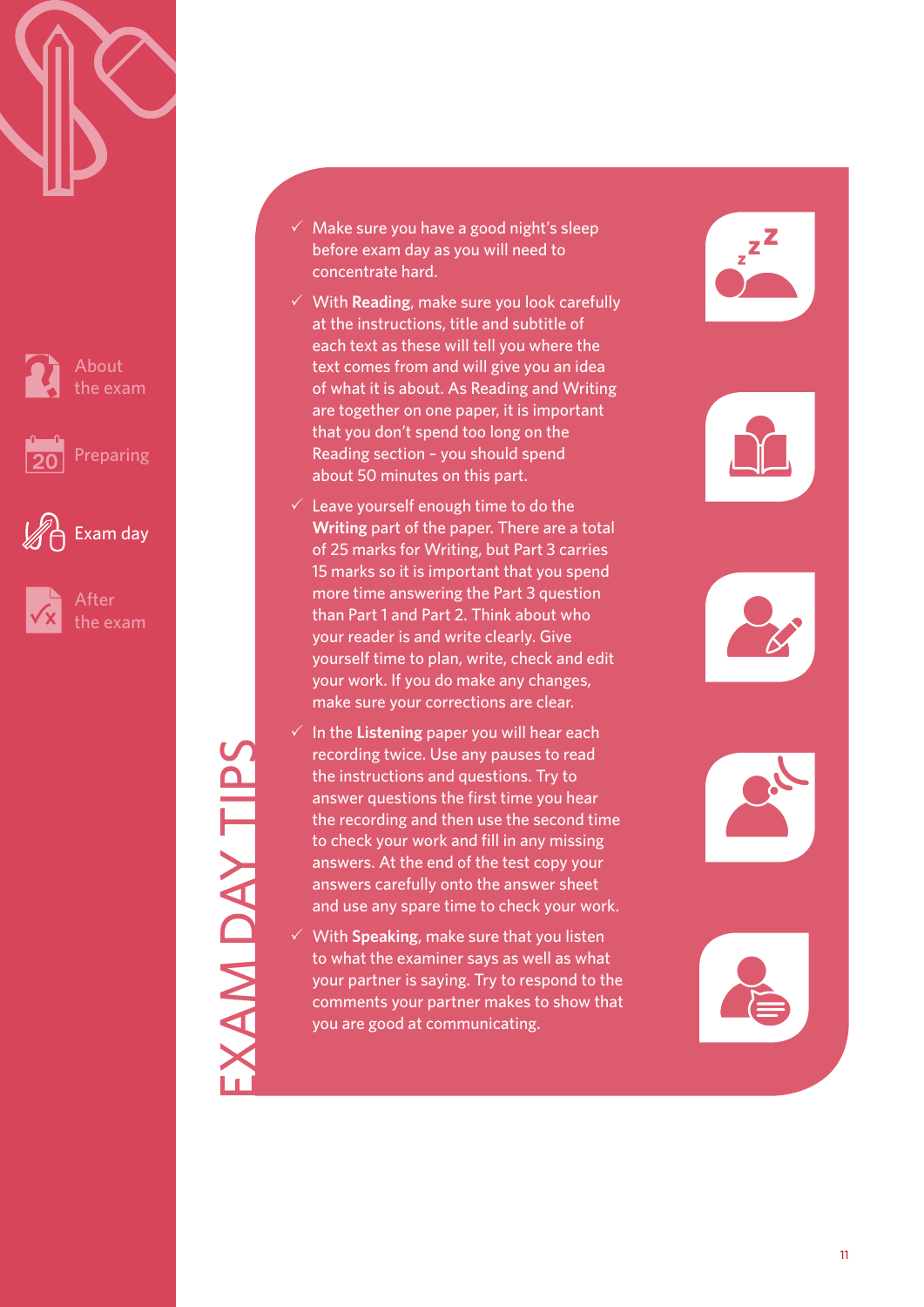<span id="page-11-0"></span>

About [the exam](#page-1-0)





After the exam

[Exam day](#page-9-0)

# After the exam – results and next steps

## How much do you know about results and next steps?

## Can you answer these questions?

- *1. How long do I have to wait for my results and my certificate?*
- *2. What information will be on my Statement of Results?*
- *3. What exactly is the online Results Verification Service?*
- *4. What does my overall score say about my level?*
- *5. What can I do with my Cambridge English: Preliminary qualification?*
- *6. How can I continue my language learning after passing Cambridge English: Preliminary?*

#### [Find the answers on the next page](#page-4-0)



44 —

I studied for *Cambridge English: Preliminary*. My goal was to progress to the higher level Cambridge English exams and my exam was a great way to experience Cambridge English. If you want to get a job, you need a good level of English.

Josue Garcia Alvarez, Spain

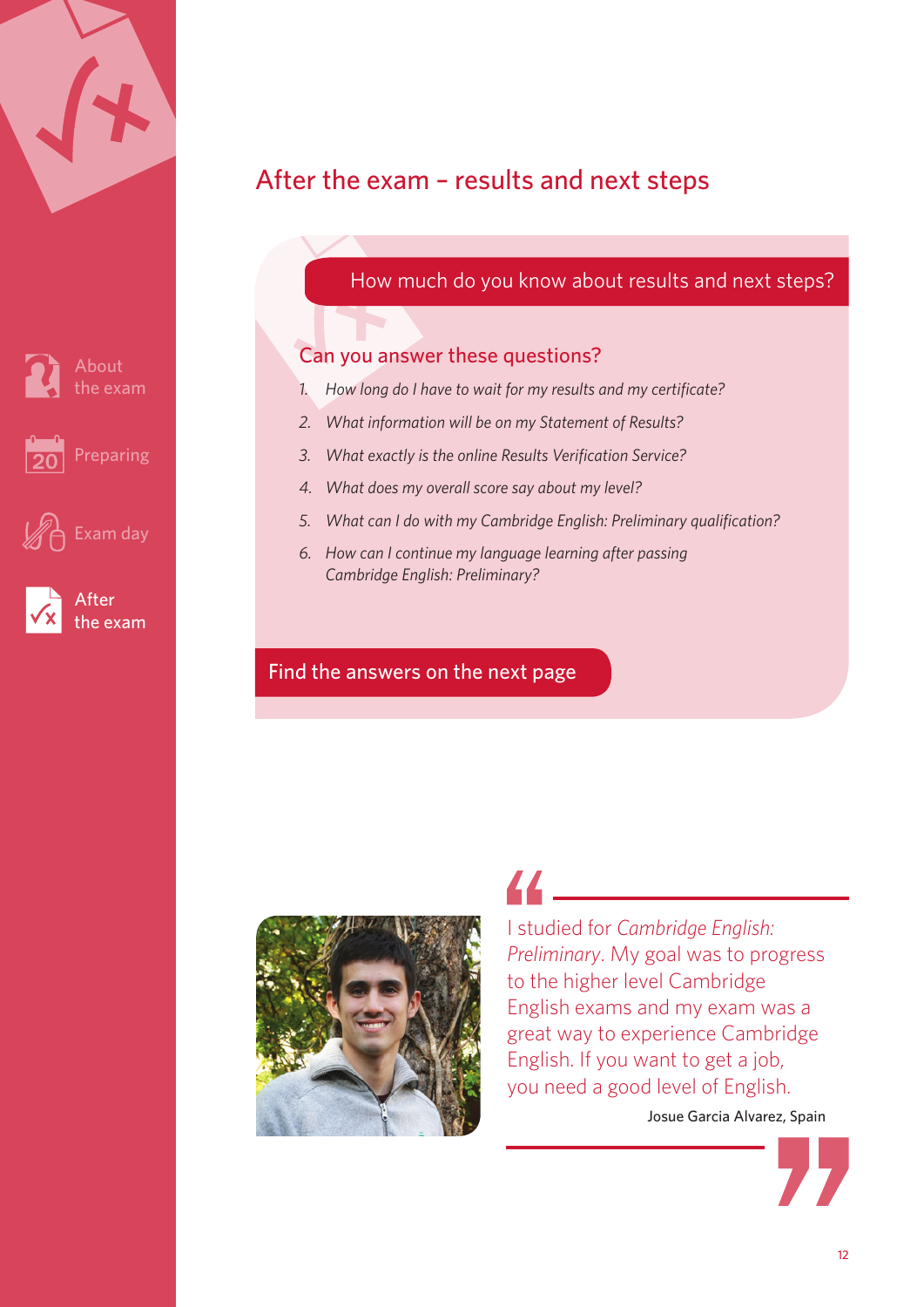<span id="page-12-0"></span>

|  | <b>Filter</b> |  |
|--|---------------|--|
|  |               |  |
|  |               |  |





After [the exam](#page-11-0)

# **ANSWERS**

# Results and next steps

## *1. How long do I have to wait for my results and my certificate?*

Statements of Results are usually available four to six weeks after the test for paper-based exams, and two to three weeks after the test for computer-based exams, and you can see your results online. To do this, put in your candidate ID number and secret number. These can be found on the Confirmation of Entry sheet given to you by your centre. We will send your certificate about three weeks after the results are available.

## *2. What information will be on my Statement of Results?*

On your Statement of Results you'll see your:

- score on the Cambridge English Scale for each of the four skills (reading, writing, listening and speaking)
- score on the Cambridge English Scale for the overall exam
- result for the overall exam
- CEFR level for the overall exam.

#### Please see **[Understanding your Statement of Results](www.cambridgeenglish.org/images/understanding-your-statement-of-results-preliminary.pdf)**.